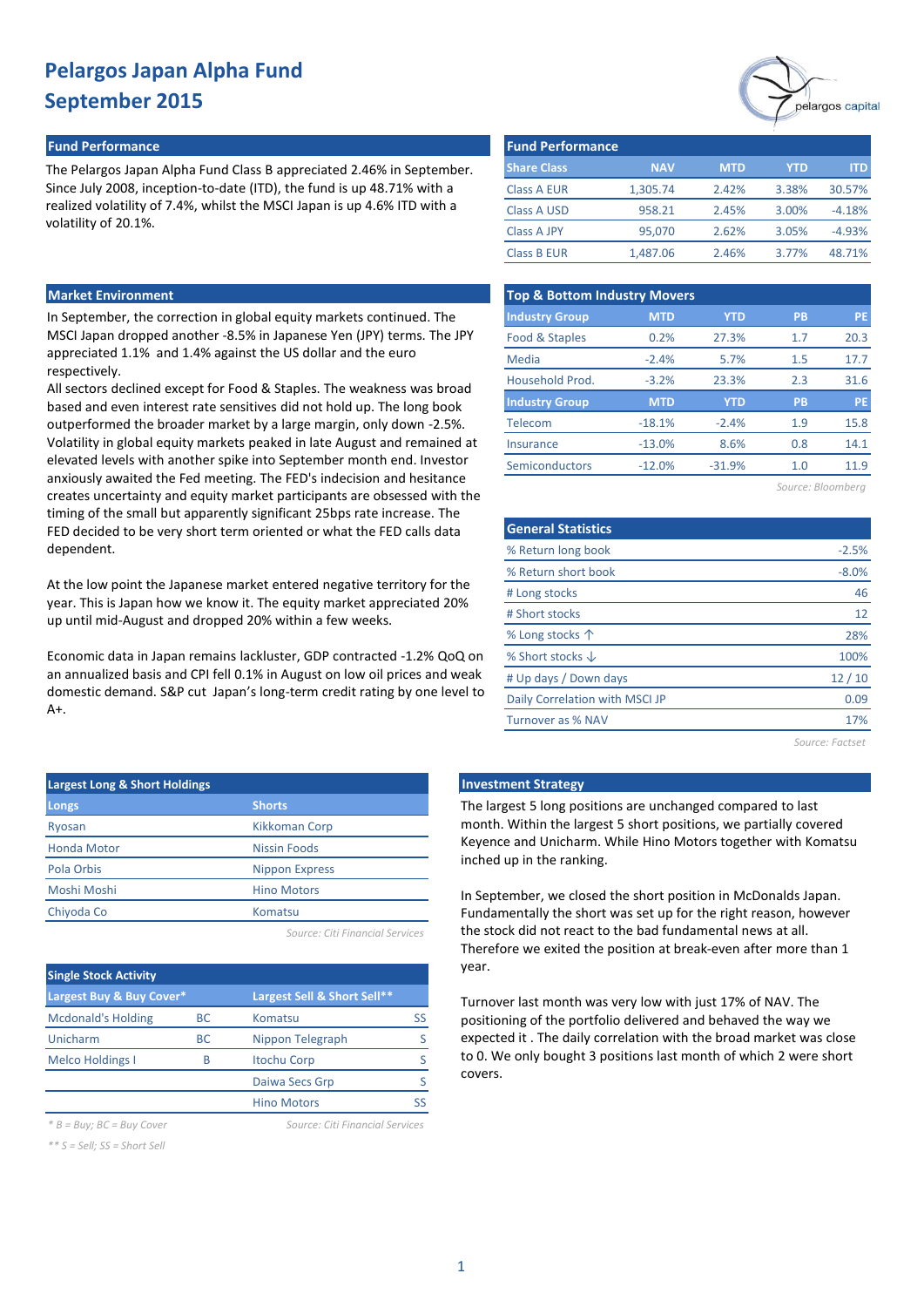#### **Investment Strategy**

Despite the significant drop in the broader market one of our top performing stocks was actually a long position. Chiyoda is in the top five gainers category for the third consecutive month. Finally, the short position in Kikkoman paid off. Patience is a virtue, however once more patience was rewarded and this stock, trading at 35x fiscal year 2016 earnings corrected 16% in September.

The biggest losing position was Alpine. In August, the stock had dropped more than 30% from its peak. At that price level, valuation was appealing enough to buy some as plenty of bad news was already in the price . However, late September, the, in our opinion, obvious negative earnings announcement drove the stock down another -24%. Now the stock trades at 0.8x PB, 3.1x EV/EBITDA and 16x depressed forward earnings.

On a sector level we decreased the net allocation to Industrials, down from 11% last month to 4% at the end of September.

The biggest net short exposure remains in Consumer Staples with - 7%. We remain convinced that certain stocks in this sector are excessively valued.

| <b>Top Gainers &amp; Losers</b> |               |        |                    |              |    |                  |
|---------------------------------|---------------|--------|--------------------|--------------|----|------------------|
| <b>Gainers</b>                  |               | CTR*   | <b>Losers</b>      |              |    | CTR <sup>*</sup> |
| Kikkoman                        | S             | 0.6%   | <b>Alpine Elec</b> |              | L  | $-0.3%$          |
| Chiyoda                         | L             | 0.4%   | <b>Itochu Corp</b> |              | L  | $-0.3%$          |
| Komatsu                         | S             | 0.3%   | <b>Honda Motor</b> |              | L  | $-0.3%$          |
| Unicharm                        | S             | 0.3%   | Maruichi Stl Tub   |              | L  | $-0.2%$          |
| <b>Hino Motors</b>              | S             | 0.2%   | Shin-Etsu          |              | L  | $-0.2%$          |
| $*CTR =$ Contribution           |               |        |                    |              |    | Source: Factset  |
| Sectors                         | Net           |        |                    | <b>Gross</b> |    |                  |
| <b>Utilities</b>                | $-1%$         |        | $-2%$              | 0%           |    |                  |
| Telecommunication Services      | $-1%$         |        | $-1%$              | 0%           |    |                  |
| Information Technology          | $\frac{1}{2}$ |        | $-8%$              |              | 9% |                  |
| <b>Financials</b>               | 2%            |        | $-6%$              |              |    | 18%              |
| Health Care                     | $-3%$         |        | $-4%$              | 1%           |    |                  |
| Consumer Staples                | $-7%$         | $-16%$ |                    |              | 9% |                  |
| Consumer Discretionary          | 8%            |        | $-11%$             |              |    | 18%              |
| <b>Industrials</b>              | 4%            | $-18%$ |                    |              |    | 22%              |
| M aterials                      | 4%            |        | $-5%$              |              | 8% |                  |
|                                 |               |        |                    |              |    |                  |

*Source: UBS PAS*









*Source: Factset\**

On a daily basis we track a number of style factors based on our proprietary quant model. This helps us to detect dislocation within the market. In addition, it helps our understanding of style trends and investor's behavior in Japan.

'Value' as a style delivered decent results in September. Dividend yield (Div Yld) with its defensive characteristics performed well, together with enterprise-value-to-EBITDA (EV/EBITDA).

In August our dividend yield exposure suffered quite a bit. The fund is long dividend exposure mainly through the REIT space. We had significant REIT exposure early in the 2015, sold into strength and partly hedged it. In July we took off the hedges (Nippon Building Fund and Japan Real Estate), however the weak performance of REITs continued into August.

In September the REIT index appreciated +2.9%.

Finally, price-to-book (P/B) our favorite value measure delivered positive results in this risk-off environment. This is very encouraging. If low P/B stocks start outperforming in a risk-on environment as well, we think the probability of a sustainable trend change has significantly increased.

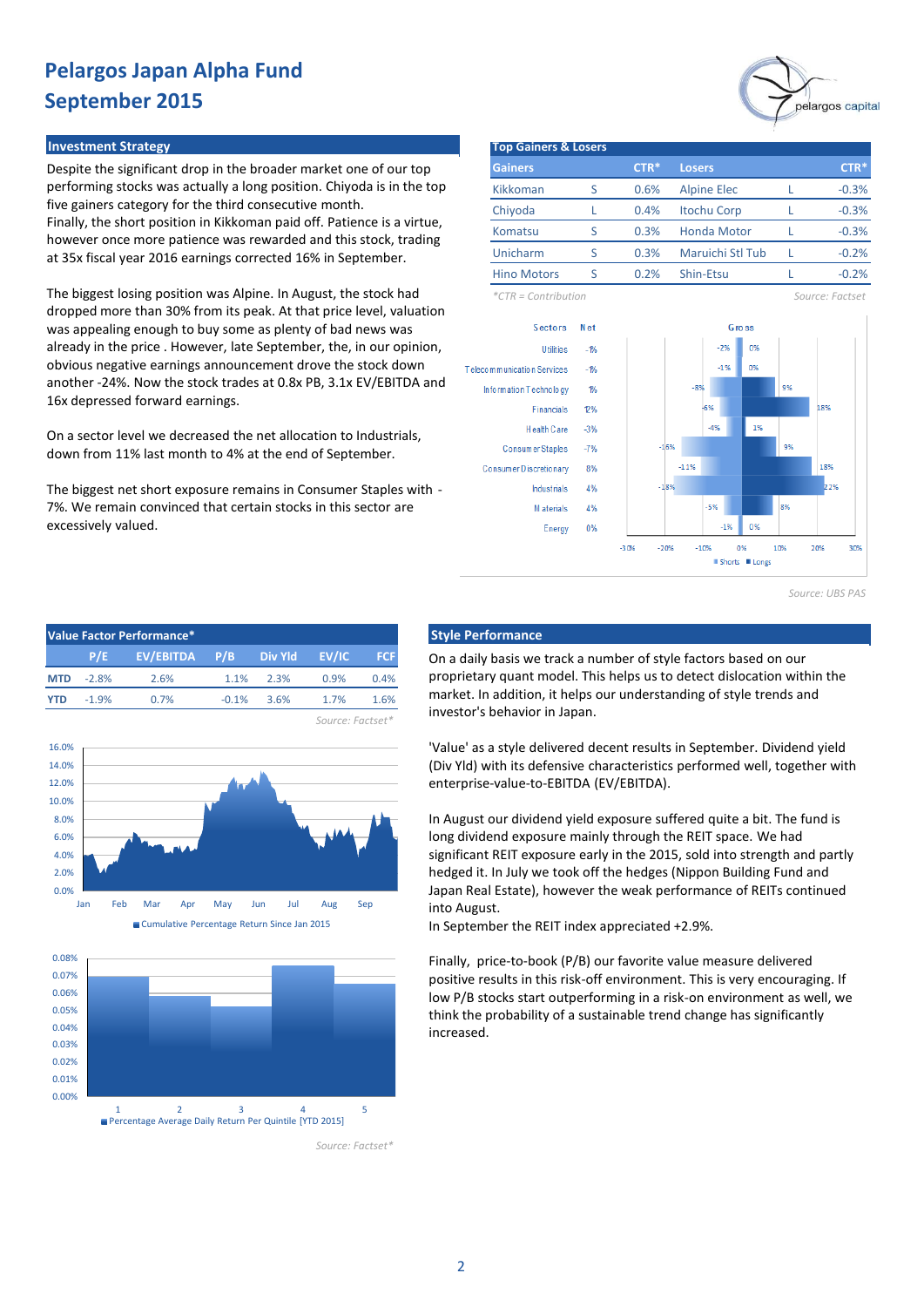#### **Risk Measurement and Management**

The chart below shows the rolling 12-month net and gross exposure for the fund. The exposures are shown as 10 (trading) days moving averages.

Over the past 12 months the gross exposure ranged between 150-180%, and stood at 177% gross exposure (185% delta -adjusted) at the end of September. The net exposure at the end of September was 32%, which was 8% lower compared to last month. Delta adjusted net exposure was just 16%. In late July we bought put options on the Nikkei which had a delta-adjusted exposure of -16% at the end of September.

| <b>Fund Overview</b>   |        |                 |
|------------------------|--------|-----------------|
|                        | Long   | <b>Short</b>    |
| Price to Earnings (PE) | 18.0   | 20.7            |
| EV/EBITDA              | 8.6    | 11.8            |
| Price to Book (PB)     | 1.5    | 2.1             |
| Dividend Yield         | 2.1    | 1.7             |
| EV/IC                  | 1.0    | 2.1             |
| 1 month momentum       | $-7.5$ | $-13.5$         |
| 6 month momentum       | $-1.8$ | $-6.6$          |
| 9 month momentum       | 9.5    | 5.1             |
| Earnings momentum (1M) | 15.9   | 3.5             |
| Earnings momentum (3M) | 11.2   | $-0.5$          |
| <b>CFROI</b>           | 7.1%   | 8.7%            |
| Cash/MarketValue       | 31.4%  | 21.8%           |
|                        |        | Source: Factset |
| <b>Style Exposure</b>  |        |                 |
|                        | Long   | <b>Short</b>    |
| <b>Beta</b>            | 0.9    | 1.0             |
| <b>Volatility</b>      | 20.5%  | 21.9%           |

The ex-ante volatility declined to 7.1%.



Debt-to-equity

*Source: UBS PAS*

30.00

largos capital

| <b>Risk Statistics Delta Adjusted</b>  |      |
|----------------------------------------|------|
| Volatility (ex-ante; 1yr daily data)   | 7.1% |
| Volatility (ex-ante; 5yr monthly data) | 4.6% |
| Var (99%, 5 days)                      | 2.0% |
| Beta (ex-ante)                         |      |
|                                        |      |

16.00

*Source: Citi Financial Services\* Source: GS and UBS PAS*

#### **Outlook**

*Strategic Framework - Outlook 2nd half of 201*5

Economic data is normalizing after last year's VAT hike. Finally underlying trends are meaningful again. The Japanese economy is not in great shape, neither is the global economy. The Japanese economic data remains lackluster though the weak Japanese Yen continues to be a support for this rather dull economy. The most interesting development is the volatility spill-over from currency and commodity markets into fixed income, and as of mid-June, finally into equities. Central banks aimed to suppress risk premia/volatility through monetary activism and 'achieved' the lowest long dated bond yields in centuries. A healthy financial system can cope with volatility. Accepting price swings yields the most efficient capital allocation. It rewards savvy market participants and punishes mis-judgement as well as excessively leveraged risk taking. The manipulation of market segments by central bankers results in underestimating risk and introduces second and third order effects of unintended consequences. Not all prices can be controlled all the time. Ultra low interest rates did not matter for a long time and now that the US Fed wants to 'normalize' interest rates currency markets need to re-price for policy divergence. The single most important economic variable for the second half of 2015 is the US dollar. As long as the US dollar appreciation and sell-off in long-dated bonds is gradual, the repercussion for the US economy remains limited and the Japanese market can continue its ascent. The collapse of commodities and emerging market equities have so far been ignored by developed market investors. But for how long? A lot of 'ifs' indeed, nevertheless a useful roadmap to keep in mind. *Tactical assessment – Outlook October 2015*

Our base case, high probability scenario materialized in September and it turned out to be a profitable month for our strategy. On a very short term basis, we monitor a wide range of sentiment indicators and almost all of them indicate extreme levels of bearishness. Thus, on a tactical basis, we are looking for a significant bounce in risk assets. As highlighted many times before, it all hinges on the US dollar. The world's reserve currency appreciation led to significant tightening in global credit and had its repercussions, through commodity prices, on emerging market growth. With a data dependent FED, pushing out the rate hikes into 2016, policy divergence becomes less evident. This means, bad news (for the economy) is again good news (for markets), because the FED needs to postpone again. Earnings season is upon us with its disorderly trading behavior. However, statistically value strategies perform well from October to April and the value dispersion in the Japanese market is still at extremes.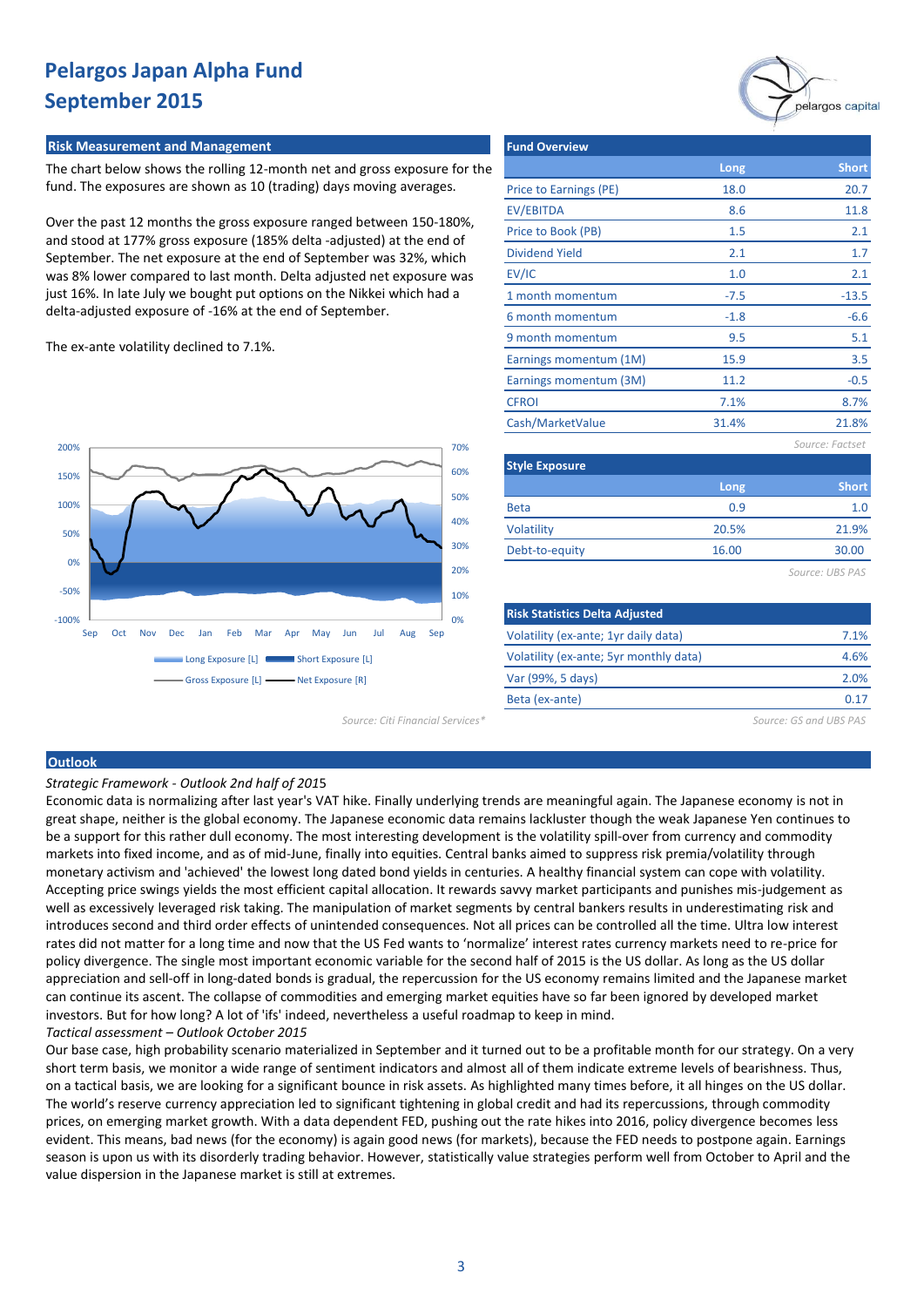

| <b>Historic Fund Performance (Monthly)</b> |          |          |          |          |          |            |          |          |            |          |            |       |
|--------------------------------------------|----------|----------|----------|----------|----------|------------|----------|----------|------------|----------|------------|-------|
|                                            | Jan      | Feb      | Mar      | Apr      | May      | <b>Jun</b> | Jul      | Aug      | <b>Sep</b> | Oct      | <b>Nov</b> | Dec   |
| <b>Class A EUR</b>                         |          |          |          |          |          |            |          |          |            |          |            |       |
| 2015                                       | $-1.28%$ | 4.85%    | $-0.32%$ | 3.21%    | 2.54%    | $-1.63%$   | $-3.07%$ | $-3.05%$ | 2.42%      |          |            |       |
| 2014                                       | $-3.21%$ | $-0.64%$ | $-0.59%$ | $-1.03%$ | $-2.28%$ | 1.40%      | 0.19%    | $-0.64%$ | 2.01%      | $-1.94%$ | $-1.28%$   | 0.92% |
| 2013                                       | 4.99%    | $-0.58%$ | 6.55%    | 6.10%    | $-1.05%$ | $-0.78%$   | 0.26%    | $-0.91%$ | 1.08%      | $-0.79%$ | 1.35%      | 1.61% |
| 2012                                       | $-1.43%$ | 3.77%    | 1.31%    | $-1.26%$ | $-3.88%$ | 1.72%      | 0.79%    | 0.89%    | 1.28%      | 0.54%    | 2.53%      | 3.78% |
| 2011                                       | 0.84%    | $-0.06%$ | $-1.56%$ | 0.10%    | $-0.19%$ | 0.38%      | $-0.01%$ | $-3.68%$ | 0.64%      | $-0.41%$ | $-2.64%$   | 1.64% |
| 2010                                       | 0.65%    | $-0.25%$ | 3.27%    | 3.16%    | $-2.71%$ | $-1.27%$   | 1.12%    | $-0.39%$ | 0.82%      | 1.03%    | 1.28%      | 1.75% |
| 2009                                       | 0.35%    | 1.62%    | $-0.76%$ | $-0.71%$ | 0.98%    | 1.03%      | $-1.84%$ | 2.07%    | $-1.61%$   | $-0.40%$ | $-3.37%$   | 3.19% |
| <b>Class A USD</b>                         |          |          |          |          |          |            |          |          |            |          |            |       |
| 2015                                       | $-1.37%$ | 4.79%    | $-0.51%$ | 3.48%    | 2.62%    | $-1.70%$   | $-3.04%$ | $-3.37%$ | 2.45%      |          |            |       |
| 2014                                       | $-3.16%$ | $-0.74%$ | $-0.68%$ | $-1.11%$ | $-2.26%$ | 1.30%      | 0.21%    | $-0.63%$ | 1.88%      | $-1.89%$ | $-1.36%$   | 0.92% |
| 2013                                       |          |          |          |          |          |            | $-1.92%$ | $-1.15%$ | 1.29%      | $-1.04%$ | 1.58%      | 1.74% |
| <b>Class A JPY</b>                         |          |          |          |          |          |            |          |          |            |          |            |       |
| 2015                                       | $-1.40%$ | 4.80%    | $-0.51%$ | 3.11%    | 2.88%    | $-1.92%$   | $-3.14%$ | $-3.08%$ | 2.62%      |          |            |       |
| 2014                                       | $-3.24%$ | $-0.80%$ | $-0.71%$ | $-1.19%$ | $-2.27%$ | 1.26%      | 0.19%    | $-0.65%$ | 1.86%      | $-1.97%$ | $-1.60%$   | 0.87% |
| 2013                                       |          |          |          |          |          |            | $-1.82%$ | $-1.26%$ | 1.23%      | $-1.06%$ | 1.59%      | 1.73% |
| <b>Class B EUR</b>                         |          |          |          |          |          |            |          |          |            |          |            |       |
| 2015                                       | $-1.24%$ | 4.89%    | $-0.27%$ | 3.25%    | 2.57%    | $-1.67%$   | $-2.94%$ | $-3.01%$ | 2.46%      |          |            |       |
| 2014                                       | $-3.16%$ | $-0.60%$ | $-0.56%$ | $-0.99%$ | $-2.24%$ | 1.44%      | 0.23%    | $-0.60%$ | 2.06%      | $-1.89%$ | $-1.24%$   | 0.96% |
| 2013                                       | 5.35%    | $-0.58%$ | 6.98%    | 6.48%    | $-1.07%$ | $-0.78%$   | 0.31%    | $-0.92%$ | 1.18%      | $-0.80%$ | 1.46%      | 1.73% |
| 2012                                       | $-1.38%$ | 3.81%    | 1.35%    | $-1.21%$ | $-3.83%$ | 1.76%      | 0.84%    | 0.93%    | 1.32%      | 0.58%    | 2.50%      | 4.06% |
| 2011                                       | 0.93%    | $-0.03%$ | $-1.55%$ | 0.14%    | $-0.14%$ | 0.42%      | 0.03%    | $-3.63%$ | 0.69%      | $-0.38%$ | $-2.60%$   | 1.68% |
| 2010                                       | 0.73%    | $-0.23%$ | 3.52%    | 3.39%    | $-2.83%$ | $-1.31%$   | 1.23%    | $-0.37%$ | 0.91%      | 1.13%    | 1.40%      | 1.89% |
| 2009                                       | 2.07%    | 1.67%    | $-0.73%$ | $-0.67%$ | 1.34%    | 1.13%      | $-1.93%$ | 2.24%    | $-1.68%$   | $-0.39%$ | $-2.99%$   | 2.84% |
| 2008                                       |          |          |          |          |          |            | 0.96%    | $-1.35%$ | 1.40%      | 3.44%    | 0.52%      | 1.39% |
|                                            |          |          |          |          |          |            |          |          |            |          |            |       |

| <b>Historic Fund Performance (Yearly)</b> |       |          |        |        |          |       |       |       |  |
|-------------------------------------------|-------|----------|--------|--------|----------|-------|-------|-------|--|
|                                           | 2015  | 2014     | 2013   | 2012   | 2011     | 2010  | 2009  | 2008  |  |
| <b>Class A EUR</b>                        | 3.38% | $-6.99%$ | 18.86% | 10.24% | $-4.96%$ | 8.66% | 0.36% |       |  |
| <b>Class A USD</b>                        | 3.00% | $-7.38%$ | 0.43%  |        |          |       |       |       |  |
| <b>Class A JPY</b>                        | 3.05% | $-8.06%$ | 0.35%  |        |          |       |       |       |  |
| <b>Class B EUR</b>                        | 3.77% | $-6.52%$ | 20.57% | 10.95% | $-4.48%$ | 9.67% | 2.75% | 6.46% |  |

| <b>Fund Facts</b>                 |                              | <b>Fund Facts</b>                         |                                         |
|-----------------------------------|------------------------------|-------------------------------------------|-----------------------------------------|
| <b>Investment Manager</b>         | <b>Pelargos Capital</b>      | <b>Fund Size in EUR</b>                   | €93,231,136                             |
| <b>Legal Status</b>               | FGR (fund for joint account) | <b>Fund Size in USD</b>                   | \$104,204,440                           |
| <b>Fiscal Status</b>              | VBI (tax exempt)             | <b>Participations Outstanding Class A</b> | 436                                     |
| <b>Dividend Policy</b>            | Reinvestment                 | <b>Participations Outstanding Class B</b> | 62,382                                  |
| <b>Base Currency</b>              | <b>EUR</b>                   | <b>Minimum Subscription Class A</b>       | <b>EUR 10,000</b>                       |
| <b>ISIN Class A EUR</b>           | NL0009051887                 | <b>Minimum Subscription Class B</b>       | <b>EUR 10,000</b>                       |
| <b>ISIN Class A USD</b>           | NL0010545570                 | <b>Dealing Day</b>                        | First business day of each month        |
| <b>ISIN Class A JPY</b>           | NL0010545588                 | <b>Subscription</b>                       | Any dealing day, 5 business days notice |
| <b>ISIN Class B EUR</b>           | NL0001118015                 | <b>Redemption</b>                         | 15 business days notice                 |
| <b>Inception Date Class A EUR</b> | January 2009                 | <b>Management Fee Class A</b>             | 1.5%                                    |
| <b>Inception Date Class A USD</b> | <b>July 2013</b>             | <b>Management Fee Class B</b>             | 1.0%                                    |
| <b>Inception Date Class A JPY</b> | <b>July 2013</b>             | <b>Performance Fee Class A</b>            | 20% subject to High Watermark           |
| <b>Inception Date Class B EUR</b> | <b>July 2008</b>             | <b>Performance Fee Class B</b>            | 15% subject to High Watermark           |
|                                   |                              | <b>Early Redemption Fee</b>               | max 1% (accrues to Fund)                |
|                                   | 4                            | Lock un Clocc R                           | $1$ your                                |

**Lock-up Class B** 1 year